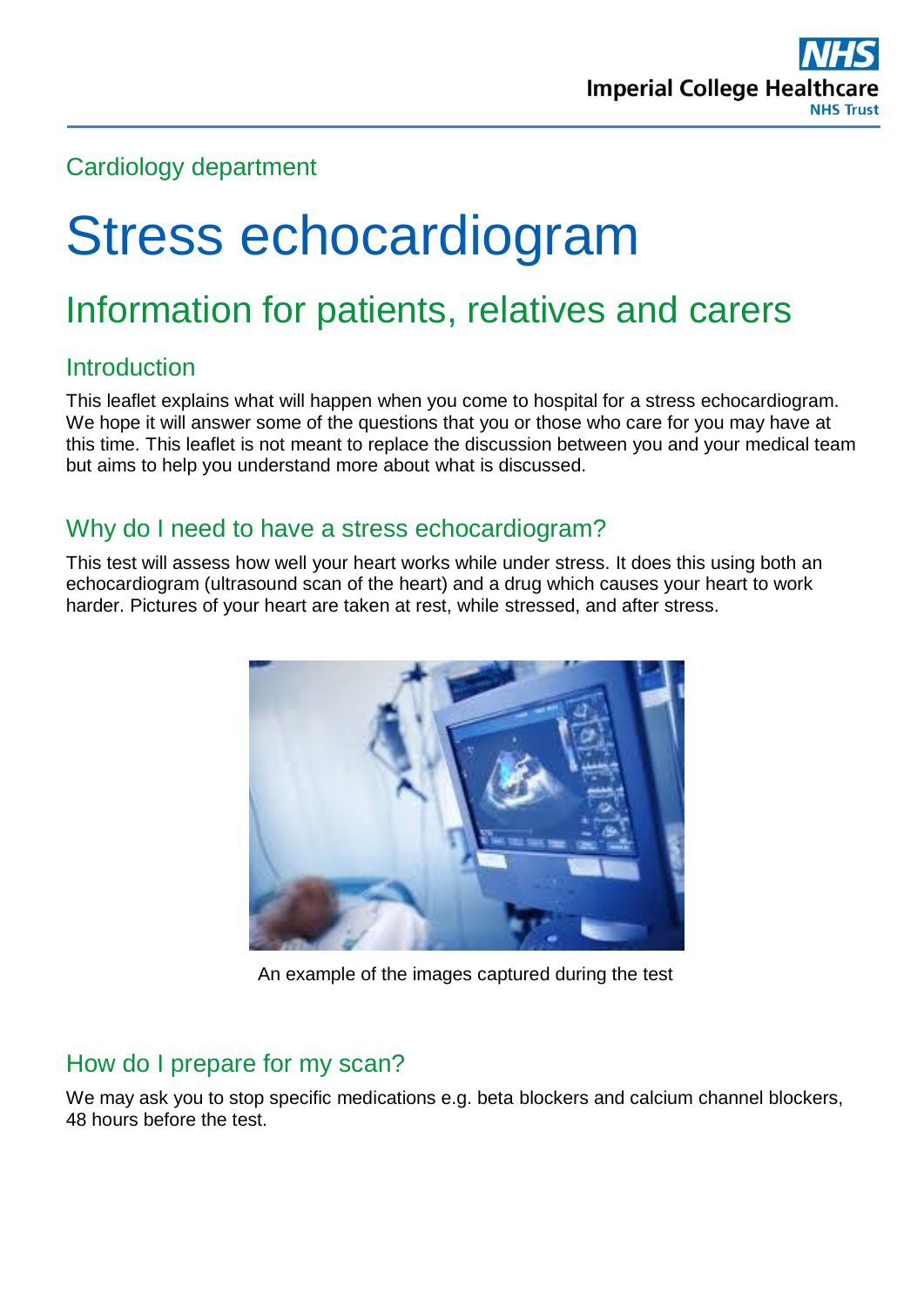# Risks and side effects

The use of ultrasound is very safe and there are no known significant risks. The drugs may occasionally cause:

- an awareness of your heart beating
- chest pain
- hot flushes
- other symptoms normally associated with exercise e.g. shortness of breath, dizzy spells

The staff doing the procedure will be fully trained in dealing with any issues that may arise.

There is a 1 in 100 chance of an irregular heart rhythm, which usually eases once the infusion is stopped.

There is a 1 in 4000 chance of a serious heart rhythm abnormality, and also of having a heart attack, a stroke and a serious allergic reaction to the medication.

Please ask us if you have any questions about the risks and side effects.

## During the scan

An echocardiographer will usually do the scan and a nurse specialist will usually lead it. Once you enter the room, they will confirm that you understand the test and agree to go ahead with it. Please do not hesitate to ask any questions you may have about the test.

- The scan takes place in a private room
- We will give you a hospital gown
- You will lie on a bed for the test
- The nurse/doctor will insert a small needle into a vein in your arm to inject the drugs
- A drug called dobutamine will make your heart pump harder and faster. We will give you medicine called SonoVue which helps us see your heart more clearly on the scan. If necessary, you may also need a medicine called Atropine which increases your heart rate further
- Your blood pressure is monitored all the time and you will have a constant heart tracing (an ECG)
- The medicines are injected into your vein through the needle, and every two to three minutes the concentration of the dobutamine will be increased gradually while pictures are taken
- As the levels of the medicine is increased, you may notice your heart thumping as it works harder. You may experience tightening or pain in your chest, arm or neck. If this happens, please tell one of the members of staff doing the test, who will keep a close eye on you